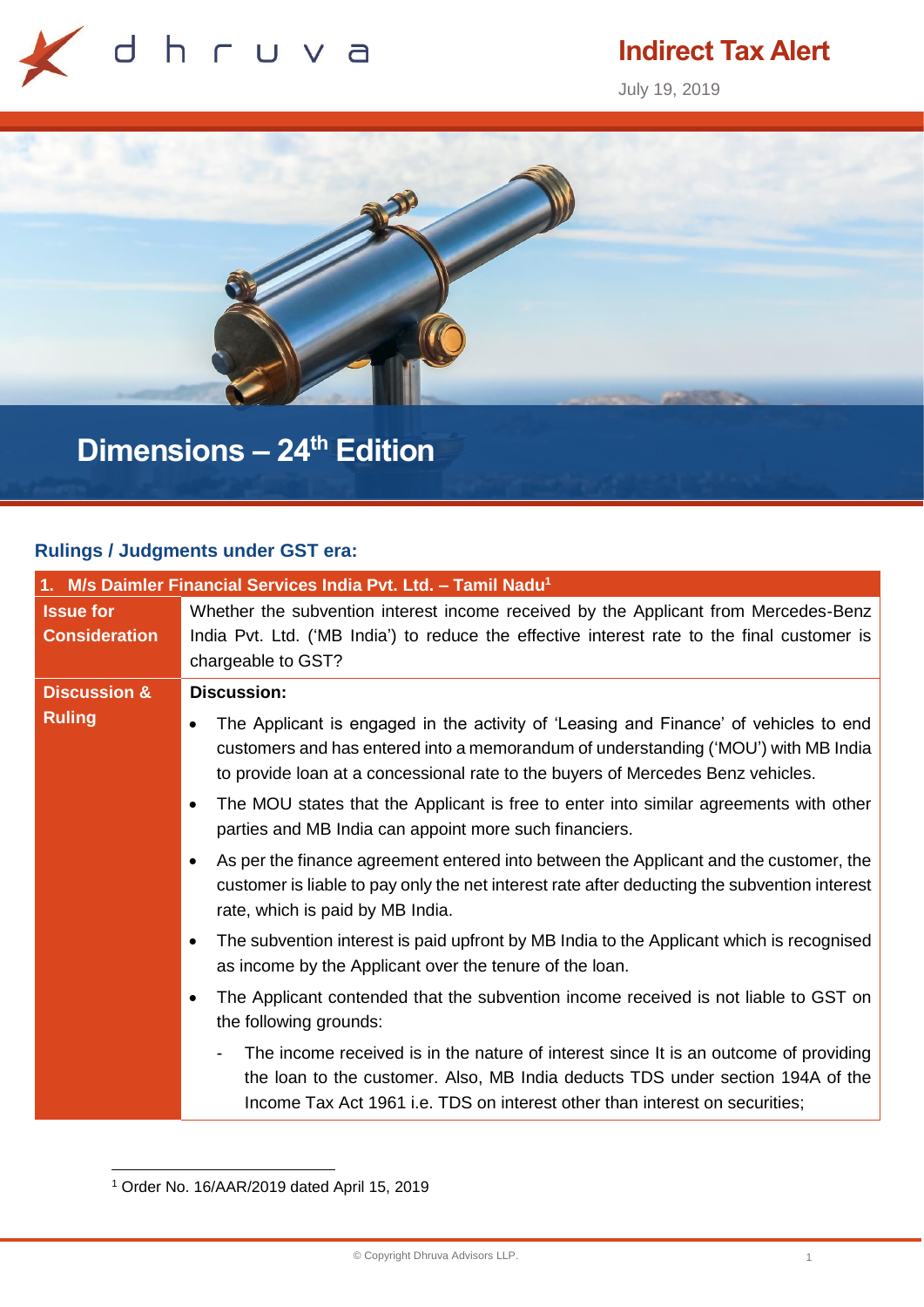

|                                    | As per the definition of 'consideration' under the CGST Act read with Indian Contract<br>Act, 1872, the consideration may flow from any person and the subvention payment<br>is the consideration in the form of interest paid by MB India on behalf of the<br>customer. In this regard, reliance was also placed upon the 'Taxation of Service:<br>Education Guide' issued under the pre-GST era;<br>Consideration received in the form of interest is exempt under GST;<br>Reliance was also placed upon the judgment in the case of Ashok Leyland Finance<br>Ltd. v. Comm. of Service Tax wherein the CESTAT held that the discount received<br>by the assessee from the dealer in respect of the loan provided to the customer is<br>not consideration. |
|------------------------------------|-------------------------------------------------------------------------------------------------------------------------------------------------------------------------------------------------------------------------------------------------------------------------------------------------------------------------------------------------------------------------------------------------------------------------------------------------------------------------------------------------------------------------------------------------------------------------------------------------------------------------------------------------------------------------------------------------------------------------------------------------------------|
|                                    | The Authority observed the following:<br>$\bullet$                                                                                                                                                                                                                                                                                                                                                                                                                                                                                                                                                                                                                                                                                                          |
|                                    | The consideration payable by the customer in terms of section 2(31) of CGST Act,<br>is only the net interest rate which excludes the subvention interest rate;                                                                                                                                                                                                                                                                                                                                                                                                                                                                                                                                                                                              |
|                                    | Further, as per section 15 of CGST Act, the value of supply is the transaction value<br>which is the price actually paid or payable for the said supply which in the present<br>case is again only the net rate of interest;                                                                                                                                                                                                                                                                                                                                                                                                                                                                                                                                |
|                                    | Accordingly, the subvention income received from MB India cannot be regarded as<br>interest since the buyer is under no obligation to pay the said amount to the<br>Applicant;                                                                                                                                                                                                                                                                                                                                                                                                                                                                                                                                                                              |
|                                    | The MOU has been entered into for furtherance of business of the Applicant since<br>the customers would prefer to take the vehicles on loan at a lower interest rate;                                                                                                                                                                                                                                                                                                                                                                                                                                                                                                                                                                                       |
|                                    | As per the MOU, MB India is giving subvention amount in lieu of which the Applicant<br>is required to provide better customer luxury experience, structured insurance<br>products offerings with claims processing within minimum turnaround time, tailor<br>made products, quick loan approvals, maintain customer relation, etc.;                                                                                                                                                                                                                                                                                                                                                                                                                         |
|                                    | Accordingly, the said transaction is a 'supply' as per section 7 of the CGST Act.                                                                                                                                                                                                                                                                                                                                                                                                                                                                                                                                                                                                                                                                           |
|                                    | <b>Ruling:</b>                                                                                                                                                                                                                                                                                                                                                                                                                                                                                                                                                                                                                                                                                                                                              |
|                                    | The interest subvention income received by the Applicant is a supply and covered under<br>٠<br>SAC 999792 as 'Other miscellaneous services – agreeing to do an act' and chargeable<br>to GST at the rate of 18%.                                                                                                                                                                                                                                                                                                                                                                                                                                                                                                                                            |
| <b>Dhruva</b><br><b>Comments /</b> | Applicability of provisions of section 15 of CGST Act which requires inclusion of<br>٠<br>"subsidies" in transaction value could be debated in the current context.                                                                                                                                                                                                                                                                                                                                                                                                                                                                                                                                                                                         |
| <b>observations</b>                | Also, from valuation perspective, the AAR excludes subvention income as the buyer is<br>$\bullet$<br>under no obligation to pay the same. Interestingly, recent CBIC circular requires<br>inclusion of additional discount as consideration to transaction value for dealers even<br>though there is no obligation on the customers to pay the same.                                                                                                                                                                                                                                                                                                                                                                                                        |
|                                    | Also, whether this ruling could also have a bearing on transactions undertaken by the<br>$\bullet$<br>developers offering subvention scheme to customers?                                                                                                                                                                                                                                                                                                                                                                                                                                                                                                                                                                                                   |
|                                    |                                                                                                                                                                                                                                                                                                                                                                                                                                                                                                                                                                                                                                                                                                                                                             |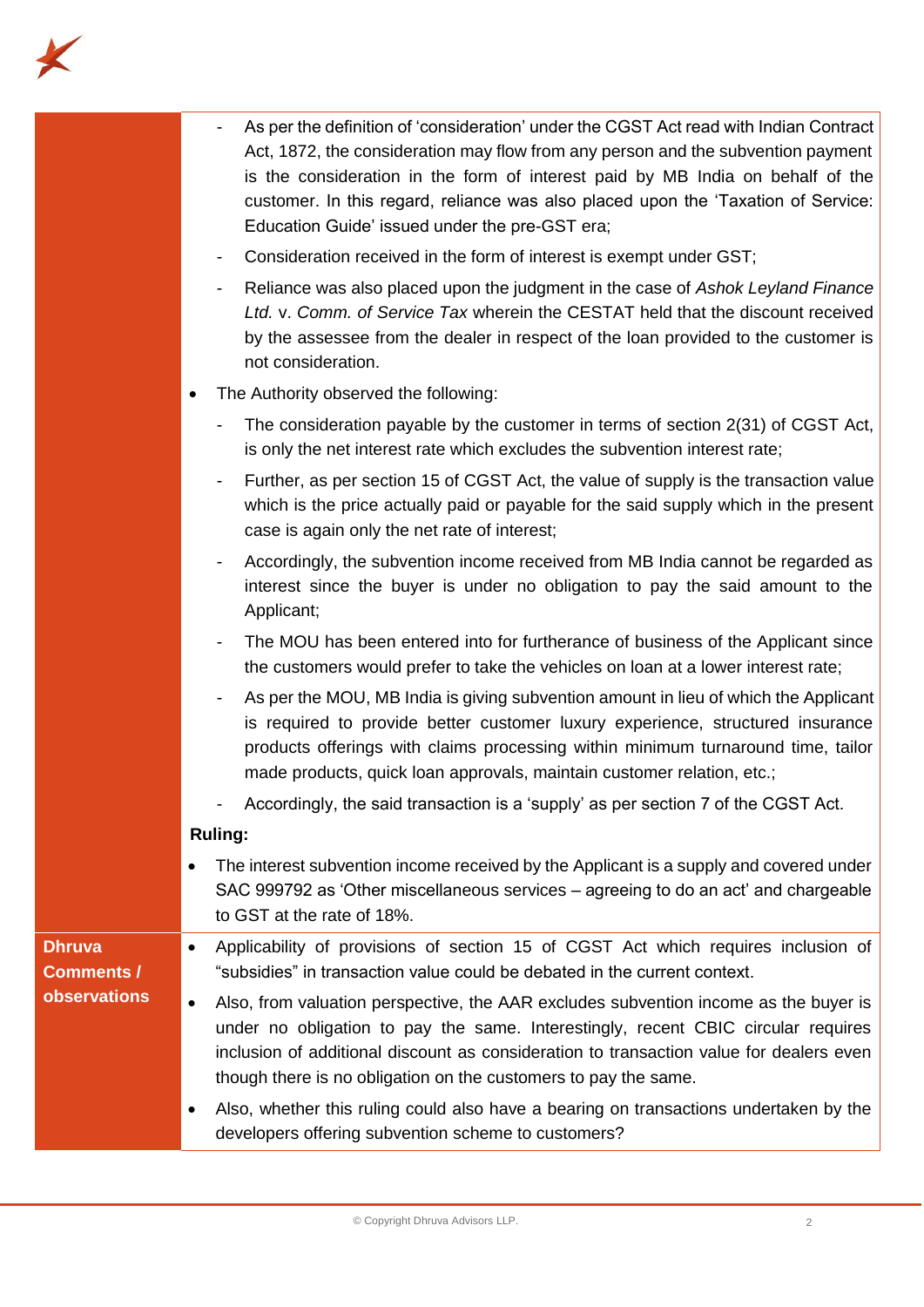

|                         | 2. Rotary Club of Mumbai Queens Necklace - Maharashtra <sup>2</sup>                                                                                                                                                                                                                                                                                                                                                                                                                                                                                           |
|-------------------------|---------------------------------------------------------------------------------------------------------------------------------------------------------------------------------------------------------------------------------------------------------------------------------------------------------------------------------------------------------------------------------------------------------------------------------------------------------------------------------------------------------------------------------------------------------------|
| <b>Issues for</b>       | Whether the amounts collected by the Applicant ('Club') from its members as<br>$\bullet$                                                                                                                                                                                                                                                                                                                                                                                                                                                                      |
| <b>Consideration</b>    | membership subscription and admission fees ('fees') are liable to GST?                                                                                                                                                                                                                                                                                                                                                                                                                                                                                        |
|                         | If yes, whether the Club claim Input Tax Credit ('ITC') of the tax paid on banquet and<br>$\bullet$<br>catering services for holding members meetings and various events?                                                                                                                                                                                                                                                                                                                                                                                     |
| <b>Discussion &amp;</b> | <b>Discussion:</b>                                                                                                                                                                                                                                                                                                                                                                                                                                                                                                                                            |
| <b>Ruling</b>           | The Club is an un-incorporated association of individuals and is registered under GST.<br>It works to promote various social causes.                                                                                                                                                                                                                                                                                                                                                                                                                          |
|                         | The Club collects fees from its members and is currently charging GST on the same.<br>٠<br>The fees so collected are utilised for administration purposes of the club viz. meeting<br>expenses such as banquet and catering services, stationery, printing, audit fees, etc.                                                                                                                                                                                                                                                                                  |
|                         | The Club contended that the fees collected from its members are not leviable to GST<br>$\bullet$<br>on the following basis:                                                                                                                                                                                                                                                                                                                                                                                                                                   |
|                         | The definition of 'person' under section 2(84) of CGST Act does not include a<br>deeming clause to treat a club and its members as different persons. Therefore, the<br>vital condition for a transaction to be taxable under GST, i.e. the supplier and<br>recipient should be different persons, is not satisfied;                                                                                                                                                                                                                                          |
|                         | In order to be regarded as a 'supply' under section $7(1)(a)$ of the CGST Act, it should<br>$\overline{\phantom{a}}$<br>be in the course of furtherance of business. In order to satisfy the term 'business'<br>there must be some benefit / facility provided to the members which is not so in the<br>present case;                                                                                                                                                                                                                                         |
|                         | The principle of mutuality is applicable in the instant case and since the fees<br>collected are pooled together only for convenience and for defraying administrative<br>and other expenses, the same should not be brought under the purview of GST;                                                                                                                                                                                                                                                                                                        |
|                         | Para (7) of Schedule II of the CGST Act stipulates that supply of goods by an<br>unincorporated association or body of persons to a member for consideration shall<br>be treated as supply of goods. Thus, the said para only covers supply of goods and<br>not supply of services;                                                                                                                                                                                                                                                                           |
|                         | Para (2) of Schedule I of the CGST Act provides that supply of goods / services<br>between distinct persons / related persons made or agreed to be made without a<br>consideration, shall be treated as supply. The said para is not applicable to the<br>aforesaid transaction since the club and members are not distinct persons. Further,<br>there must be more than one person who can be considered as related. As an<br>association and its members are the same because of the principle of mutuality, they<br>cannot be regarded as related persons; |
|                         | Reliance was also placed upon a similar advance ruling in the case of Lions Club of<br>Poona Kothrud [Order No. GST-ARA-33/2018-19/B-100 dated August 28, 2018]<br>wherein the Authority held that the club does not render any 'supply' for the purpose                                                                                                                                                                                                                                                                                                      |

<sup>2</sup> Order No. GST-ARA-118/2018-19/B-46 dated April 30, 2019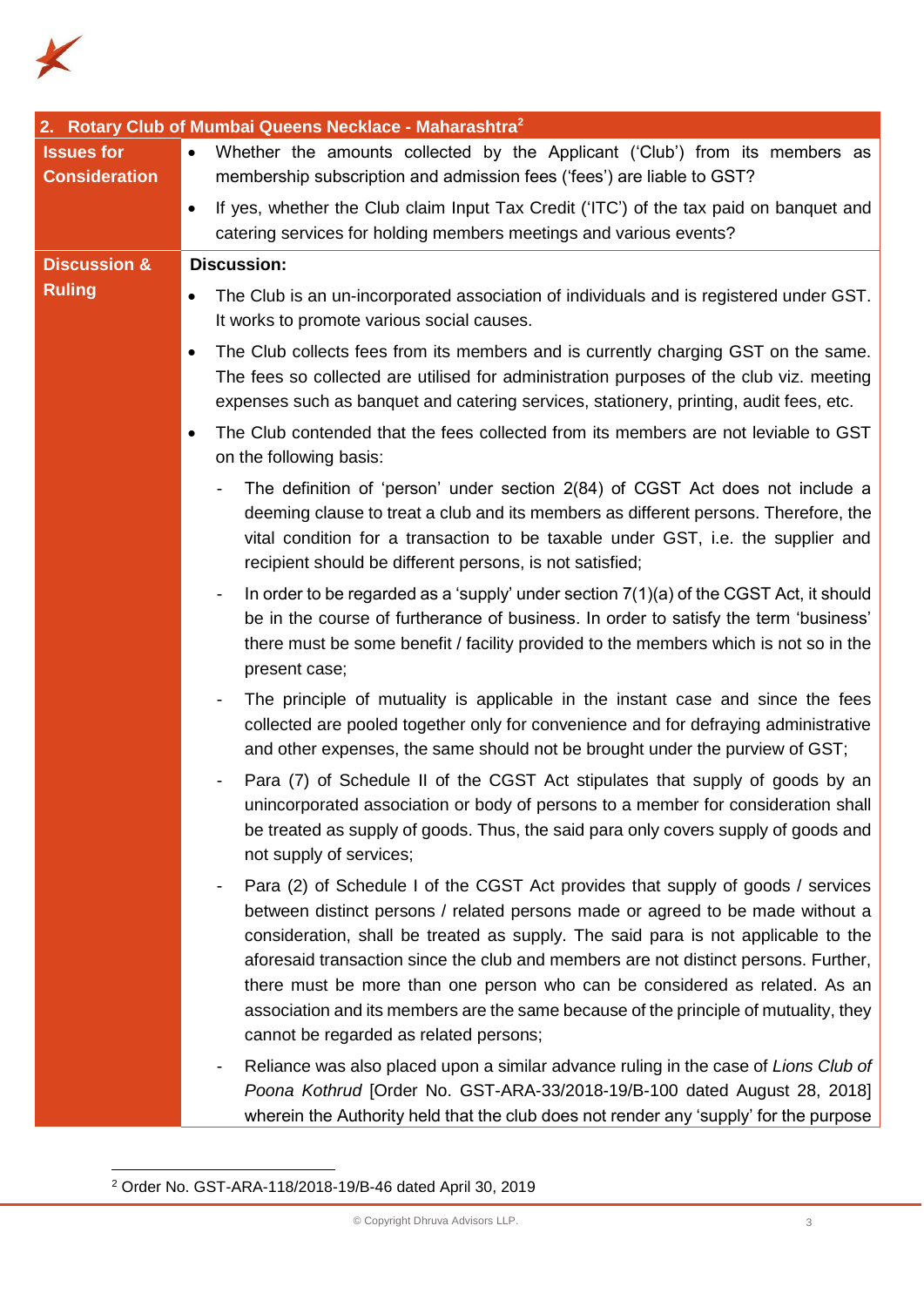

|                                  | of the CGST Act since it is not formed to supply goods or services to its members<br>qua the fees received from them;                                                                                                                                                                                                                                                                                                                                                                                                  |
|----------------------------------|------------------------------------------------------------------------------------------------------------------------------------------------------------------------------------------------------------------------------------------------------------------------------------------------------------------------------------------------------------------------------------------------------------------------------------------------------------------------------------------------------------------------|
|                                  | Banquet and catering services are used by the club for its members and hence ITC<br>for the same should be allowed.                                                                                                                                                                                                                                                                                                                                                                                                    |
|                                  | The Authority observed as follows:                                                                                                                                                                                                                                                                                                                                                                                                                                                                                     |
|                                  | The ruling in the case of 'Lions Club of Poona Kothrud', has been overruled by the<br>Appellate Advance Ruling Authority wherein it was held that the membership fees<br>collected are not only meant for administrative expenses but also for organising<br>leadership programs for direct and indirect benefits of the members. Thus, in terms<br>of Section 7 of CGST Act, there was supply of services against the consideration<br>from club to its members and accordingly, the consideration was liable to GST; |
|                                  | In respect of ITC on banquet and catering services, the Club has not substantiated<br>$\overline{\phantom{a}}$<br>how their outward taxable supply is of the same category as that of the inward supply<br>and hence it would not be entitled to claim the said ITC.                                                                                                                                                                                                                                                   |
|                                  | <b>Ruling:</b>                                                                                                                                                                                                                                                                                                                                                                                                                                                                                                         |
|                                  | Membership subscription and admission fees collected from members are liable to GST;                                                                                                                                                                                                                                                                                                                                                                                                                                   |
|                                  | ITC of the tax paid on banquet and catering services for holding members meetings and<br>$\bullet$<br>various events is not eligible.                                                                                                                                                                                                                                                                                                                                                                                  |
| <b>Dhruva</b><br><b>Comments</b> | A similar ruling was given by the West Bengal Appellate Authority for Advance Ruling in<br>the case of The Association of Inner Wheel Clubs in India [Order No. 11/<br>WBAAAR/Appeal/2018 dated March 08, 2019].                                                                                                                                                                                                                                                                                                       |
|                                  | The principles of mutuality have been recognised by the Courts under the pre-GST era.<br>It will be interesting to see how Courts would interpret these principles under the GST<br>regime.                                                                                                                                                                                                                                                                                                                            |

|                                           | 3. M/s AAP and Company vs Union of India and 3 Others <sup>3</sup>                                                                                                                                                                                                                                                                                          |
|-------------------------------------------|-------------------------------------------------------------------------------------------------------------------------------------------------------------------------------------------------------------------------------------------------------------------------------------------------------------------------------------------------------------|
| <b>Issues for</b><br><b>Consideration</b> | Whether the return in Form GSTR-3B is a return required to be filed under section 39<br>$\bullet$<br>of the CGST Act?                                                                                                                                                                                                                                       |
|                                           | Whether the press release clarifying the last date of availment of Input Tax Credit ('ITC')<br>is valid and in consonance with section 16(4) of the CGST Act?                                                                                                                                                                                               |
| <b>Discussion &amp;</b>                   | <b>Discussion:</b>                                                                                                                                                                                                                                                                                                                                          |
| <b>Judgment</b>                           | The Petitioner, a practicing Chartered Accountant, filed a writ-application challenging<br>the validity of paragraph 3 of the Press Release dated October 18, 2018 which clarifies<br>that a taxpayer shall not be able to claim the ITC for the period July 2017 to March 2018<br>after filing the return in Form GSTR-3B for the month of September 2018. |
|                                           | The contentions of the Petitioner are as under:                                                                                                                                                                                                                                                                                                             |

 $\overline{a}$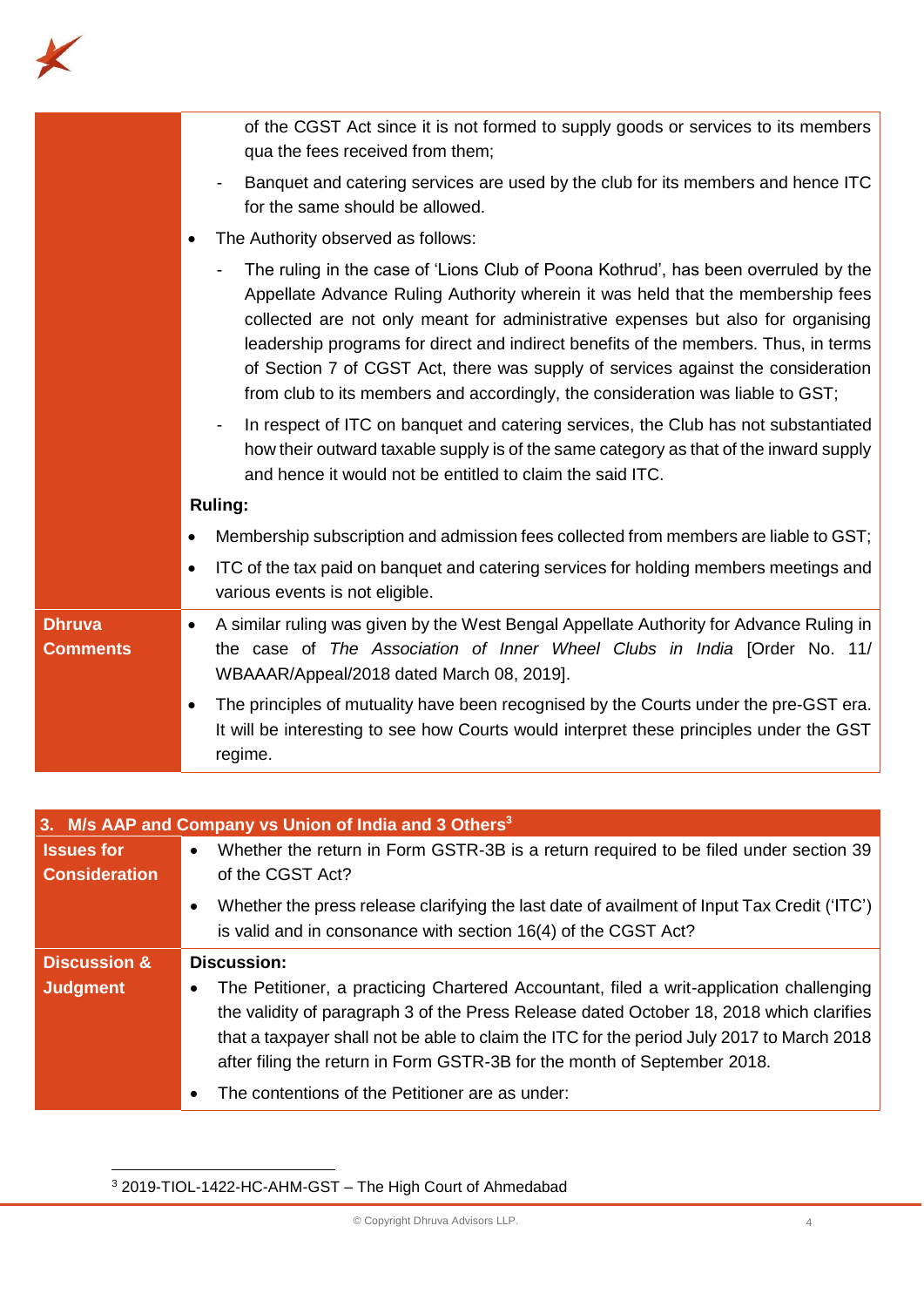

- Clarification provided by the said Press Release is not in parity with section 16(4) of the CGST Act read with section 39 of the CGST Act and rule 61 of CGST Rules which provides for the last date to avail the ITC. It was also submitted that the return prescribed under section 39 is a return to be furnished in Form GSTR-3 and not GSTR-3B;
- Section 16(4) provides the last date for taking the ITC to be due date of furnishing the return under section 39 of the CGST Act i.e. Form GSTR-3 for the month of September following the end of the financial year or the annual return, *whichever is earlier*. Further, Form GSTR-3B was never introduced as a substitute to Form GSTR-3 and is only a temporary arrangement till Form GSTR-3 is kept in abeyance.
- The contentions of the Respondents are as under:
	- Section 16(4) of the CGST Act provides the last date to avail ITC for a particular financial year to be due date of filing of return as per section 39 or annual return, whichever is earlier;
	- No specific name has been given to the return to be filed under Section 39 of the CGST Act. The only condition mentioned under the said section is that the return should contain details of inward and outward supplies, ITC availed, tax payable and tax paid and the return in Form GSTR-3B contains the aforementioned details. Thus, Form GSTR-3B is the return to be filed under section 39 of the CGST Act;
	- Further, the last date of availing the ITC has been extended till the due date of filing the return of March 2019 vide Order no. 02/2018 – CT dated December 31, 2018, subject to specified conditions.
- The Hon'ble High Court tested the aforesaid submissions on the anvil of validity of the impugned Press Release and observed as under:
	- Section 39 of the CGST Act provides every specified taxpayer to furnish a monthly return in the form and manner prescribed. Rule 61 of the CGST Rules prescribes the manner and form for the submission of the said return and the same should be furnished in Form GSTR-3;
	- It was initially decided to have three return filings in a month i.e. Form GSTR-1 for outward supplies, Form GSTR-2 for inward supplies and combined return in Form GSTR-3. However, due to technical glitches and difficulties faced by the taxpayers, the filing of Form GSTR-2 and GSTR-3 was kept in abeyance and a new shorter return i.e. Form GSTR-3B was introduced as a temporary measure till the due date of filing of Form GSTR-3 is notified;
	- It is also pertinent to note that Notification no. 10/2017- CT dated June 28, 2017 introduced Form GSTR-3B as a mandatory return in lieu of filing Form GSTR-3. However, on noticing the mistake that the return in Form GSTR-3B was never intended to be in lieu of Form GSTR-3, it was retrospectively rectified the said mistake vide issuance of Notification no. 17/2017-CT dated July 27, 2017.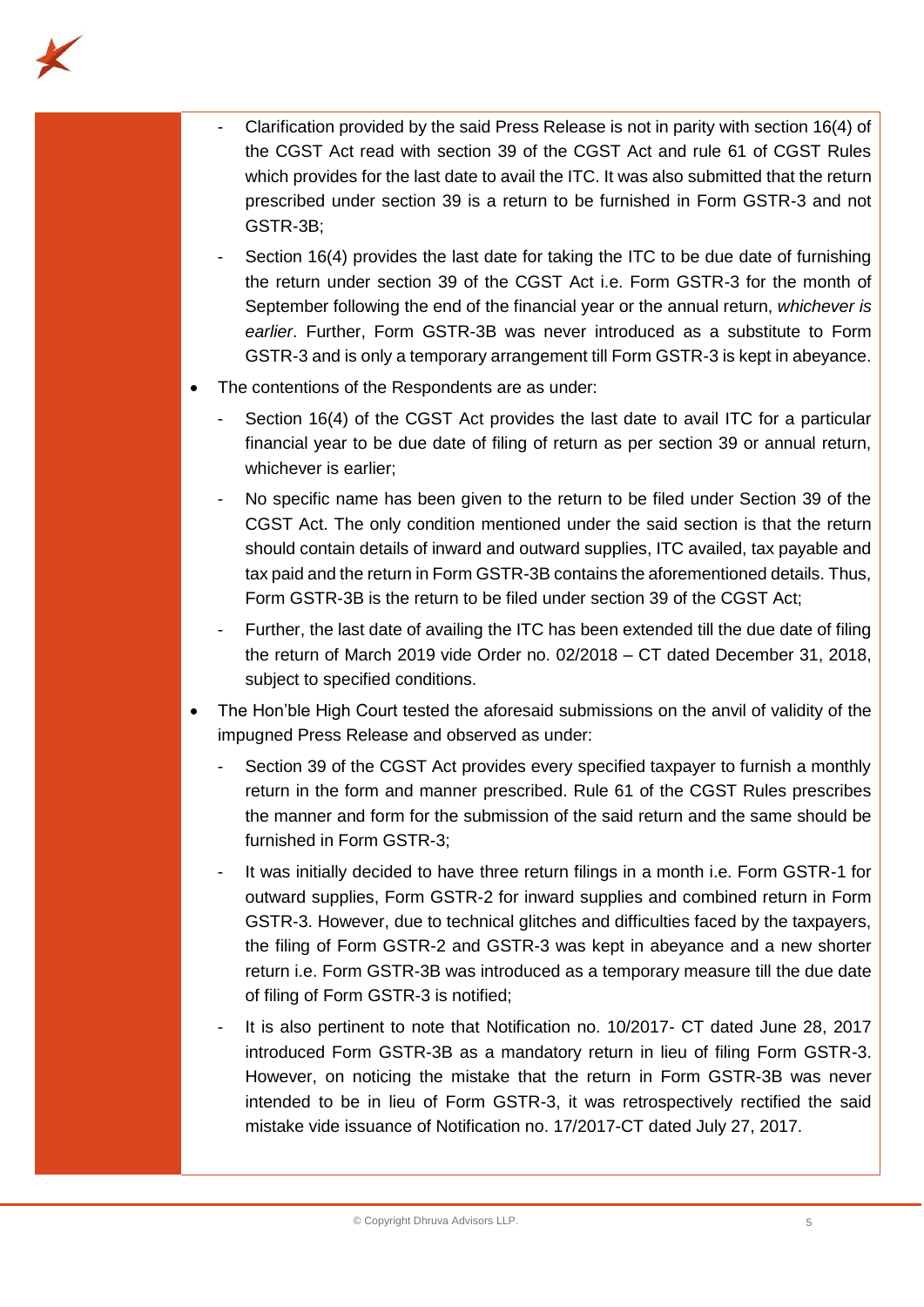

|                                                           | Judgment:                                                                                                                                                                                                                                                                                                                                                                                               |
|-----------------------------------------------------------|---------------------------------------------------------------------------------------------------------------------------------------------------------------------------------------------------------------------------------------------------------------------------------------------------------------------------------------------------------------------------------------------------------|
|                                                           | The Hon'ble High Court disposed of the writ-application holding that the paragraph 3 of<br>٠<br>the impugned Press Release clarifying the last date for availing ITC for the period July<br>2017 to March 2018 could be said to be illegal and contrary to the provisions contained<br>in section 16(4) read with Section 39(1) of the CGST Act read with Rule 61 of the CGST<br>Rules.                 |
| <b>Dhruva</b><br><b>Comments /</b><br><b>Observations</b> | With the return in Form GSTR-3 being kept in abeyance, the date for filing the Annual<br>$\bullet$<br>Return could be considered as the last date for availing ITC for the period July 2017 to<br>March 2018 in terms of section 16(4) read with section 39 of CGST Act. Recently, the<br>due date for the submission of the Annual Return for the said period has been extended<br>to August 31, 2019. |
|                                                           | Resultantly, the instant decision provides for an opportunity to claim ITC for FY 2017-<br>18 which has been missed or omitted erroneously.                                                                                                                                                                                                                                                             |
|                                                           | It is also pertinent to note that the instant judgment could be appealed against before<br>the Hon'ble Supreme Court and thus it is imperative for the taxpayers to decide on the<br>availment or otherwise of such missed out credits.                                                                                                                                                                 |